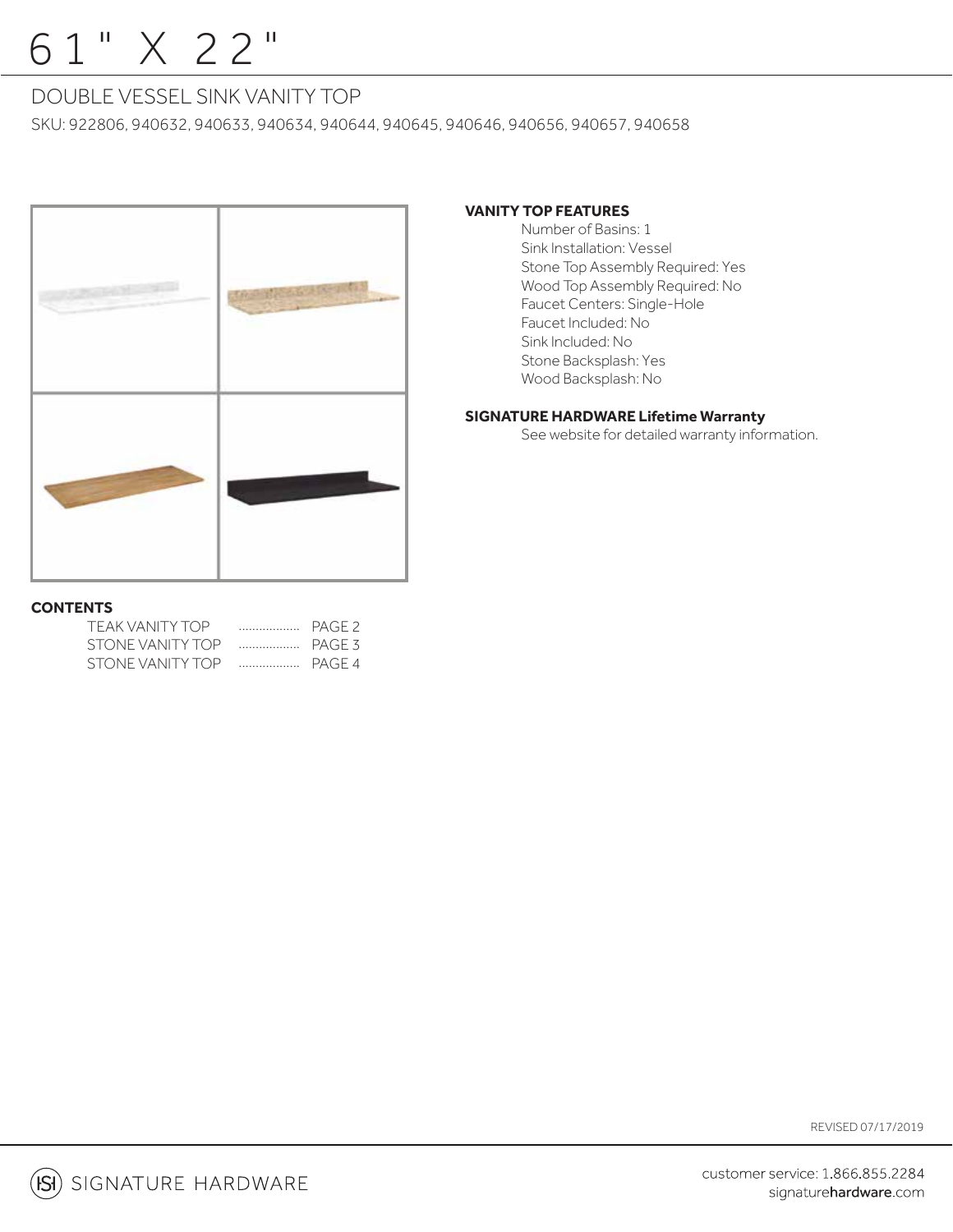# 61" X 22"

## STONE VANITY TOP WITH 30" SINK DRAIN CENTERS

SKU: 922806, 940632, 940633, 940634, 940644, 940645, 940646, 940656, 940657, 940658



#### **FEATURES**

 Vanity Top Depth: 22" Vanity Top Width: 61" Vanity Top Thickness: 3cm

### **APPROXIMATE WEIGHTS**

 Granite: 160 - 190 lbs. Marble: 160 - 190 lbs. Quartz: 170 - 180 lbs.

All Measurements are approximate.

It is recommended to have the product at the job site before finalizing plumbing.

Only stone tops include a backsplash.